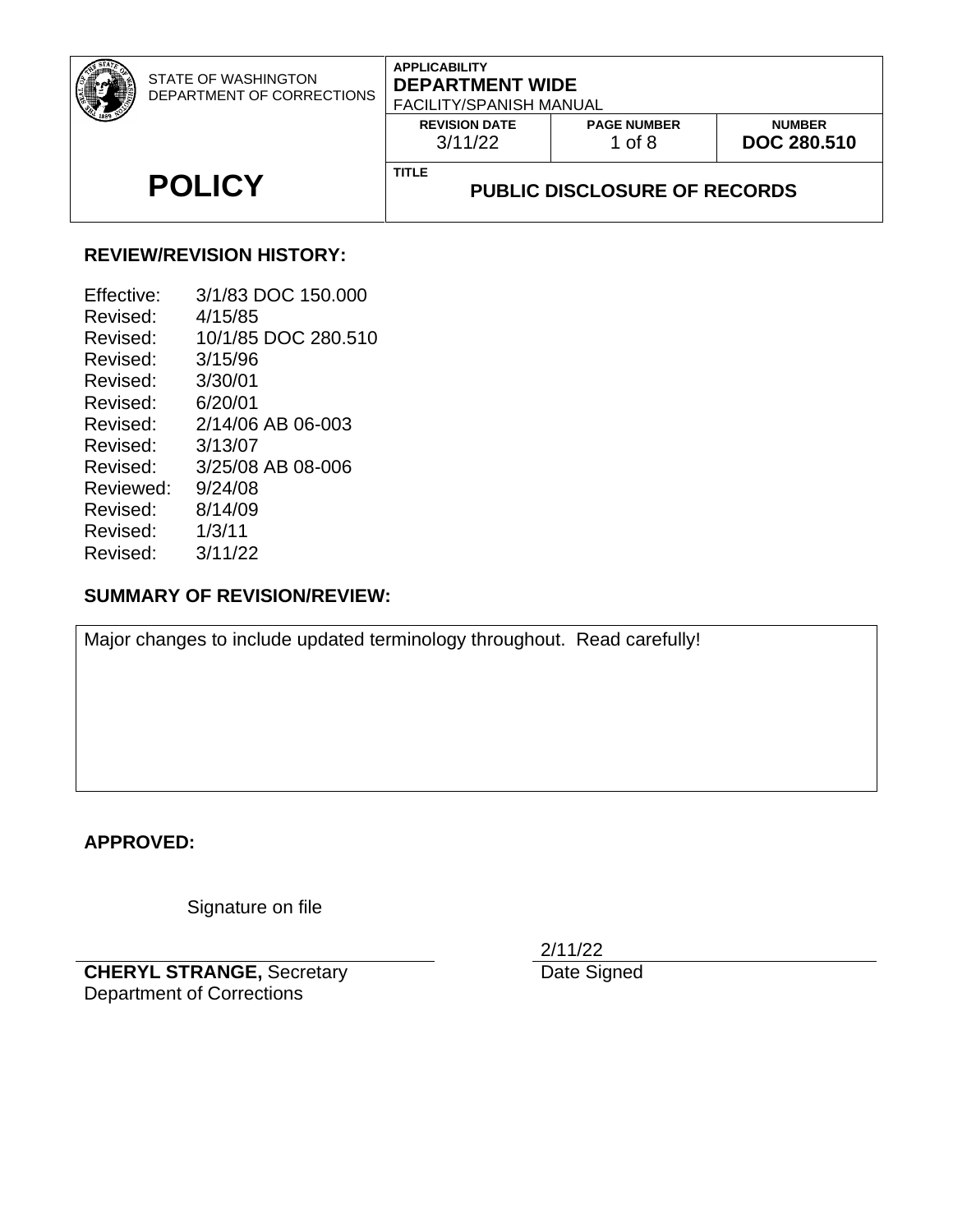| STATE OF WASHINGTON<br>DEPARTMENT OF CORRECTIONS | <b>APPLICABILITY</b><br><b>DEPARTMENT WIDE</b><br><b>FACILITY/SPANISH MANUAL</b> |                                |                                     |
|--------------------------------------------------|----------------------------------------------------------------------------------|--------------------------------|-------------------------------------|
|                                                  | <b>REVISION DATE</b><br>3/11/22                                                  | <b>PAGE NUMBER</b><br>$2$ of 8 | <b>NUMBER</b><br><b>DOC 280.510</b> |
| <b>POLICY</b>                                    | <b>TITLE</b><br><b>PUBLIC DISCLOSURE OF RECORDS</b>                              |                                |                                     |

### **REFERENCES:**

DOC 100.100 is hereby incorporated into this policy; **RCW 4.24.550; [RCW 10.97;](http://apps.leg.wa.gov/RCW/default.aspx?cite=10.97) RCW 40.24**, [RCW 42.52;](http://apps.leg.wa.gov/RCW/default.aspx?cite=42.52) [RCW 42.56;](http://apps.leg.wa.gov/RCW/default.aspx?cite=42.56) [RCW 70.02;](http://apps.leg.wa.gov/RCW/default.aspx?cite=70.02) [RCW 71.05;](http://apps.leg.wa.gov/RCW/default.aspx?cite=71.05) [RCW 71.09;](http://apps.leg.wa.gov/RCW/default.aspx?cite=71.09) [WAC 137-08;](http://apps.leg.wa.gov/WAC/default.aspx?cite=137-08) DOC 130.200 Lawsuit Processing/Liability Protection; DOC 590.500 Legal Access for Incarcerated Individuals; DOC 640.020 Health Records Management; [Collective Bargaining Agreements;](https://ofm.wa.gov/state-human-resources/labor-relations/collective-bargaining-agreements) [Governor's Executive Order 16-01;](https://www.governor.wa.gov/sites/default/files/exe_order/eo_16-01.pdf) Records [Retention Schedule](https://www.sos.wa.gov/archives/recordsmanagement/state-agencies-records-retention-schedules.aspx)

### **POLICY:**

- I. The Department has a process to respond to requests for the disclosure of public records per RCW 42.56 Public Records Act and will ensure that the release of records is consistent with state and federal laws and regulations.
- II. This policy does not apply to discovery requests or requests for photocopies of documents already in an incarcerated individual's possession.
	- A. Requests by incarcerated individuals for copies of legal pleadings and exhibits being submitted to the court and opposing party regarding current conviction, conditions of confinement, and/or challenges to the sentence will be conducted per DOC 590.500 Legal Access for Incarcerated Individuals.
- III. The handling, maintenance, and privacy of public records will meet the requirements of RCW 10.97, RCW 42.56, WAC 137-08, and Governor's Executive Order 00-03.
	- A. Preservation of documents and electronic media will be conducted per DOC 130.200 Lawsuit Processing/Liability Protection and the Records Retention Schedule.

#### **DIRECTIVE:**

- I. Responsibility
	- A. The Public Records Unit will:
		- 1. Create and communicate Department wide procedures for processing public records requests.
		- 2. Train Department employees, contract staff, and volunteers.
		- 3. Provide consultation to Public Records Coordinators (PRCs) regarding public records request response and process issues.
		- 4. Maintain a current list of PRCs and their backups for each division.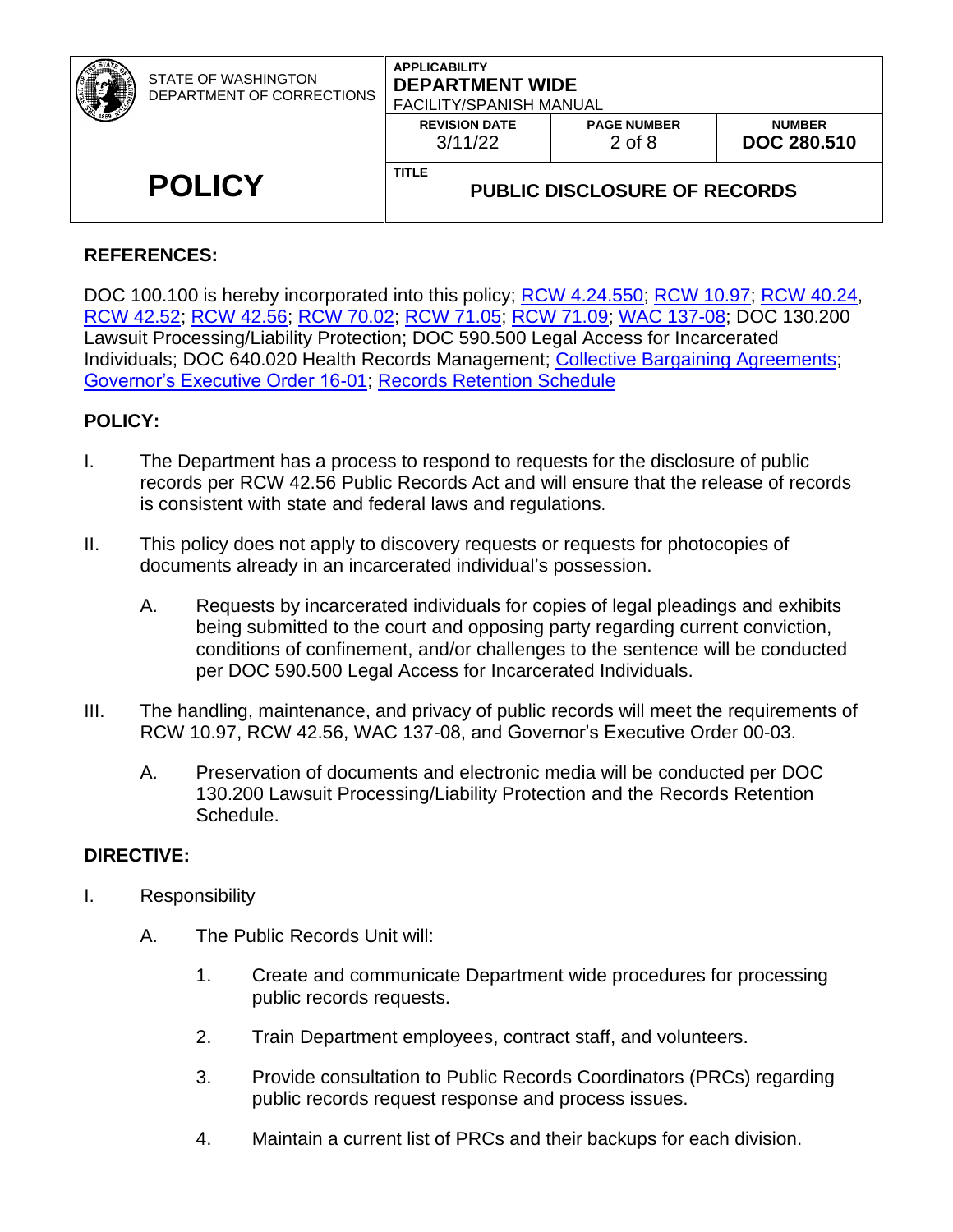STATE OF WASHINGTON DEPARTMENT OF CORRECTIONS

#### **APPLICABILITY DEPARTMENT WIDE** FACILITY/CDANICLE MANULAL

|              | <b>FAUILITY SPANISH MANUAL</b><br><b>REVISION DATE</b><br>3/11/22 | <b>PAGE NUMBER</b><br>3 of 8         | <b>NUMBER</b><br><b>DOC 280.510</b> |
|--------------|-------------------------------------------------------------------|--------------------------------------|-------------------------------------|
| <b>TITLE</b> |                                                                   | <b>DURLIC DISCLOSITE OF RECORDIS</b> |                                     |

# **POLICY**

# **PUBLIC DISCLOSURE OF RECORDS**

- 5. Coordinate with the Office of the Attorney General for public record issues, as needed.
- 6. Implement legislation and case law that directly affects the Department public records disclosure process.
- 7. Implement and record statewide public records statistics and report statistics to extended leadership and others as required.
- B. PRCs will be designated by the:
	- 1. Superintendent for each Prison,
	- 2. Regional Administrator for each region, and
	- 3. Appropriate Assistant Secretary for each division.
- C. The PRCs will:
	- 1. Identify and gather records within their assigned area of responsibility.
	- 2. Attend training provided by the Public Records Unit and train appropriate employees, contract staff, and volunteers in their local facility/section, as needed.
	- 3. Track and report required data fields in the Department's public record tracking system for their area of responsibility.
	- 4. Follow up with anyone who has not responded to an assigned request(s) for records and inform the Public Records Unit if there is someone else who might have responsive records or other locations that should be searched to ensure complete response.
	- 5. Provide the Public Records Unit with all records regarding the search and gathering of records from their area of responsibility.
- D. All employees and contract staff will:
	- 1. Search records within their area of responsibility upon request of the Public Records Unit or the PRC.
		- a. An adequate search must be conducted to locate all responsive records.
		- b. Employees/contract staff may be required to attest and verify by affidavit that they have conducted a search for responsive records.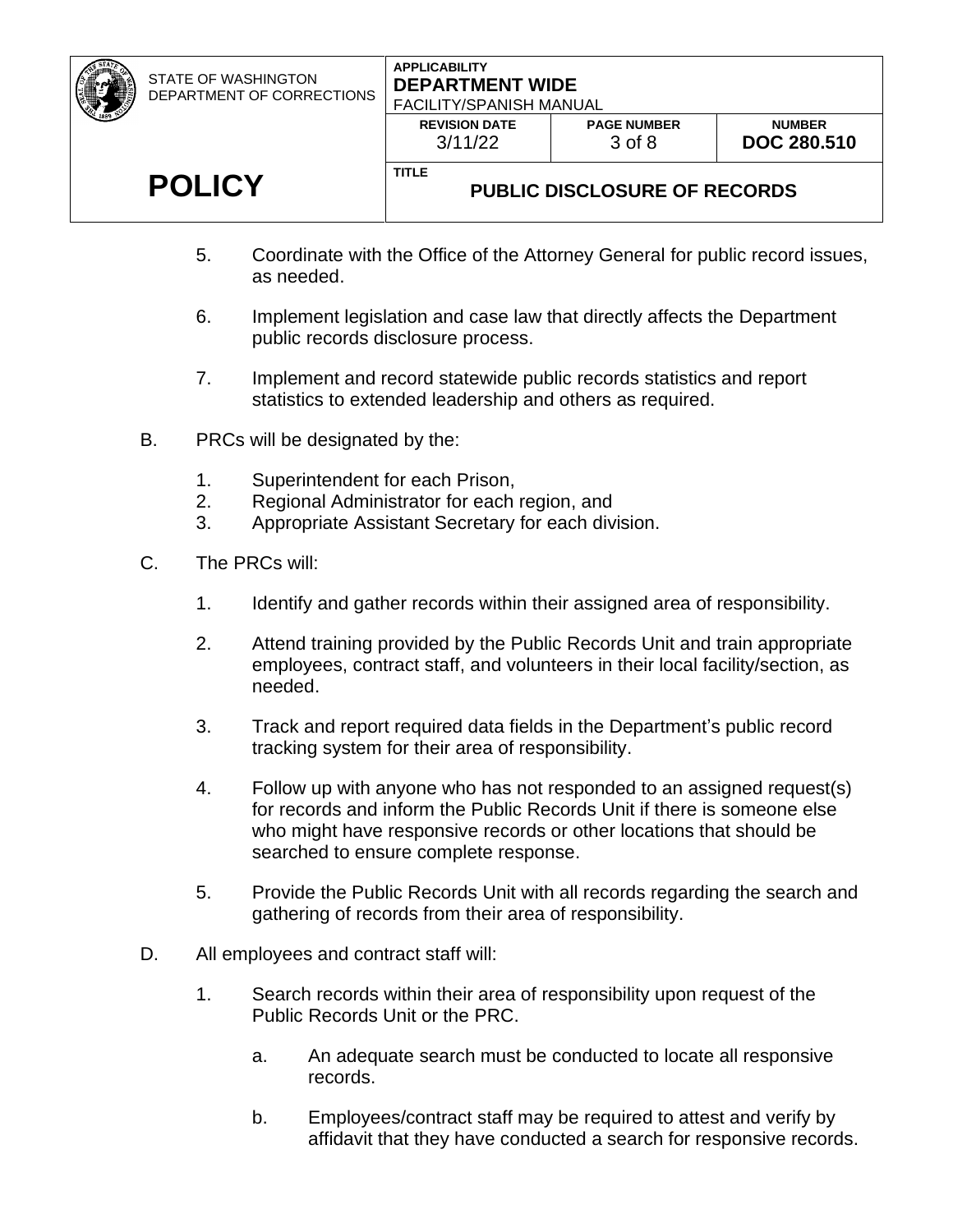STATE OF WASHINGTON DEPARTMENT OF CORRECTIONS

# **APPLICABILITY DEPARTMENT WIDE**

| ,,,,,, | <b>FACILITY/SPANISH MANUAL</b>  |                              |                                     |  |
|--------|---------------------------------|------------------------------|-------------------------------------|--|
|        | <b>REVISION DATE</b><br>3/11/22 | <b>PAGE NUMBER</b><br>4 of 8 | <b>NUMBER</b><br><b>DOC 280,510</b> |  |
|        | TITLE                           |                              |                                     |  |
|        |                                 | BUBLIA BIAALAAUBE AF BEAABBA |                                     |  |

# **POLICY**

# **PUBLIC DISCLOSURE OF RECORDS**

- 2. Submit responses per deadlines established by the Public Records Unit or PRC.
- 3. Track and document time spent searching for and/or providing responsive records any time a search for records is conducted.
	- a. Documentation will be completed in the public record tracking system or by completing DOC 01-002 Public Records Search and submitting it to the PRC or Public Records Unit
- 4. Retain records provided to the Public Records Unit and/or PRC per the Record Retention Schedule.
- E. Failure or refusal to perform assigned responsibilities may result in disciplinary action, up to and including termination.
- II. Public Records Requests
	- A. Public records requests, other than requests from incarcerated individuals to inspect their central file or health record, must be submitted in writing to the Department of Corrections Public Records Unit at P.O. Box 41118, Olympia, WA 98504, or by using the Department's online records portal. The written request must include the:
		- 1. Requestor's name and contact information,
		- 2. Date of the request, and
		- 3. Records requested.
	- B. Incarcerated individuals may request to inspect their own central file by completing and submitting DOC 05-066 Public Records Request to the facility/local Records Unit.
		- 1. Incarcerated individuals may submit a request to examine or obtain a copy of information in their health record per DOC 640.020 Health Records Management and is not considered a public records request.
	- C. Department employees/contract staff must use personal time and resources to request public records. Use of state time and/or resources may result in disciplinary action.
- III. Initial Response to Requests
	- A. Within 5 business days of the Department's receipt of a request, the assigned employee will respond to the requestor in writing by: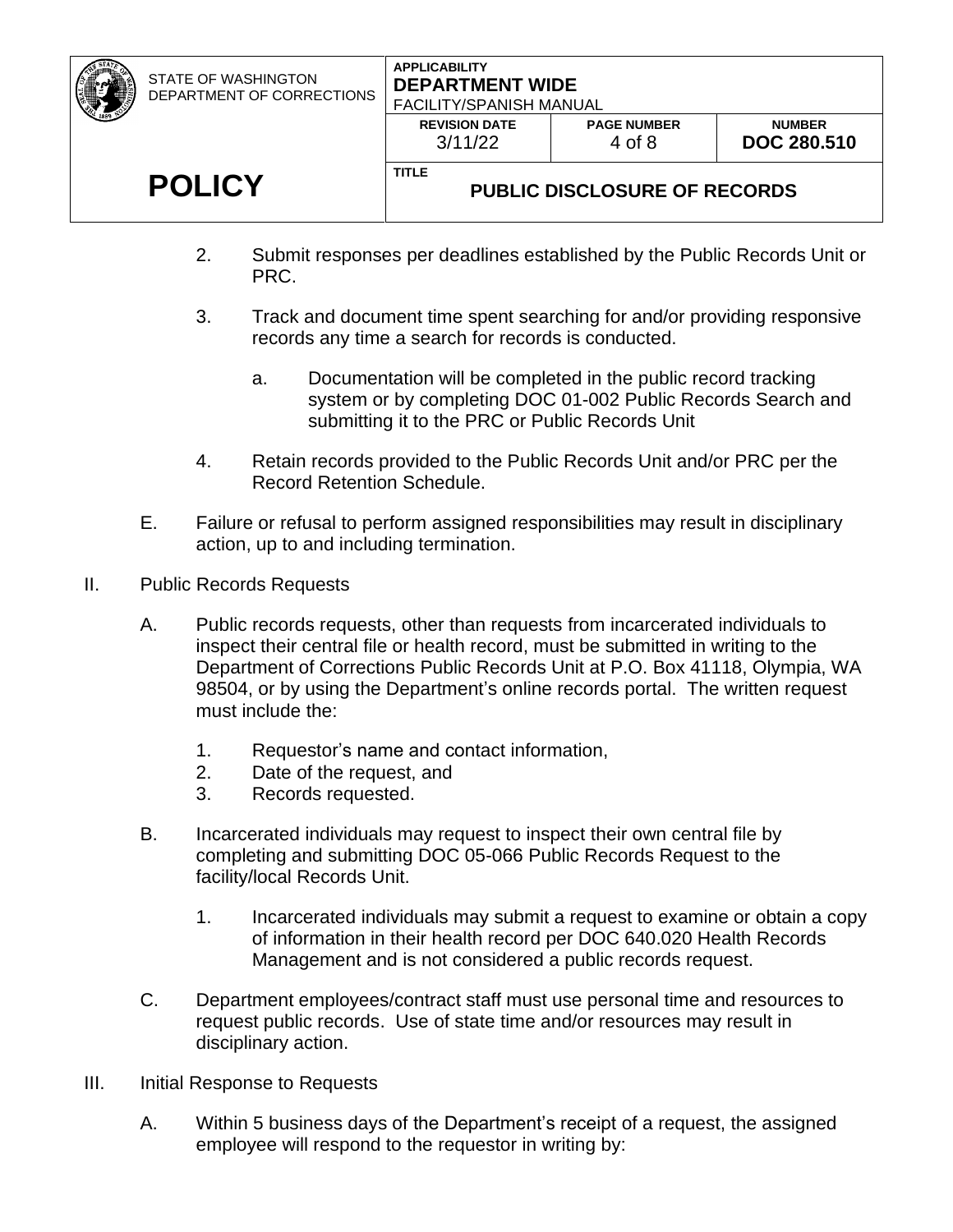STATE OF WASHINGTON DEPARTMENT OF CORRECTIONS

#### **APPLICABILITY DEPARTMENT WIDE** FACILITY/SPANISH MANUAL

|               | <b>REVISION DATE</b>                                | <b>PAGE NUMBER</b> | <b>NUMBER</b>      |
|---------------|-----------------------------------------------------|--------------------|--------------------|
|               | 3/11/22                                             | $5$ of $8$         | <b>DOC 280.510</b> |
| <b>POLICY</b> | <b>TITLE</b><br><b>PUBLIC DISCLOSURE OF RECORDS</b> |                    |                    |

- 1. Producing the requested records to the requestor,
- 2. Providing a website hyperlink to the requested records,
- 3. Acknowledging receipt of the request and providing a reasonable estimate of when records may be made available, or
	- a. Additional time may be needed for the Department to respond to a request, based on the need to:
		- 1) Clarify any portion of the request while continuing to respond to any portion of the request that is clear,
		- 2) Locate and assemble the requested records,
		- 3) Notify the persons affected by the request,
		- 4) Determine whether any of the responsive records or information contained in the responsive records are exempt from disclosure, or
		- 5) Other Department public records workload.
- 4. Denying the request, which must include:
	- a. For pages withheld in their entirety, the page numbers within the responsive records where content was withheld.
	- b. Citation of the statute(s) that allows redaction or withholding of the record, in whole or in part, and
		- 1) For content that is redacted, the black redaction boxes will indicate which exemption was cited.
		- 2) All redactions and withholding will correspond with linking (i.e., language that explains how the exemption applies) and statutory language on DOC 01-008 Agency Denial/ Exemption Log.
	- c. How the exemption applies to the information withheld.
- B. The Department is not required to create records in response to a public records request.
- IV. Fees
	- A. The Department does not charge a fee for inspecting or locating public records.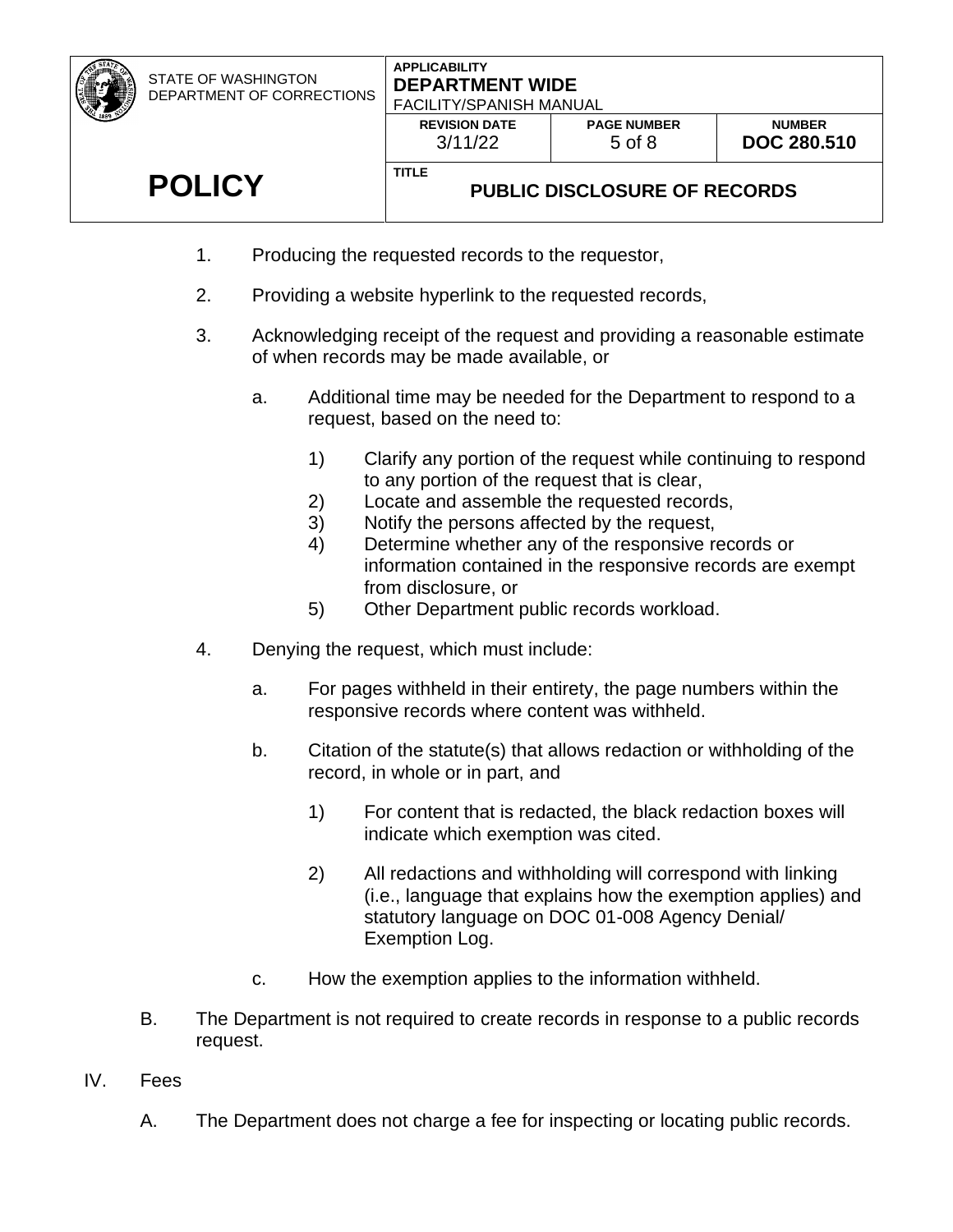| <b>STATE OF WASHINGTON</b><br>DEPARTMENT OF CORRECTIONS | <b>APPLICABILITY</b><br><b>DEPARTMENT WIDE</b><br><b>FACILITY/SPANISH MANUAL</b> |                              |                                     |
|---------------------------------------------------------|----------------------------------------------------------------------------------|------------------------------|-------------------------------------|
|                                                         | <b>REVISION DATE</b><br>3/11/22                                                  | <b>PAGE NUMBER</b><br>6 of 8 | <b>NUMBER</b><br><b>DOC 280.510</b> |
| <b>POLICY</b>                                           | <b>TITLE</b><br><b>PUBLIC DISCLOSURE OF RECORDS</b>                              |                              |                                     |

- 1. Except requests by incarcerated individuals to inspect their own central file, the opportunity to inspect is only available at Department Headquarters consistent with WAC 137-08-120.
- B. The assigned employee will notify the requestor of any costs associated with copying and mailing records in paper and electronic format that can be charged to the requestor per RCW 42.56.070.
- C. Responsive records may be provided in installments per RCW 42.56.120(4). Each installment must be paid for or inspected prior to processing the next installment of records.
- D. Payment will be requested in the form of a check or money order and must be received before copies are sent.
	- 1. Incarcerated individuals may submit DOC 06-075 Request to Transfer Funds to the local facility business office to pay for a public records request.
	- 2. The sender's name and address must be present and legible on the check or money order.
		- a. Checks or money orders sent on behalf of an incarcerated individual's request must reference the:
			- 1) Individual's full name and DOC number, and
			- 2) Public records request tracking number.
	- 3. Any refunds will be made to the payor listed on the money order/check.
- E. The Department will administratively close a request if a requestor fails to pay for records within 30 days of the records being made available, or a 10 percent deposit when requested.
- V. Providing Records
	- A. All public records copies and correspondence will be sent through the United States Postal Service, unless the requestor:
		- 1. Is incarcerated and:
			- a. Designates a non-incarcerated third party to receive the records, or
			- b. Signs for and picks up the individual's own health records at the facility in which the individual is currently housed.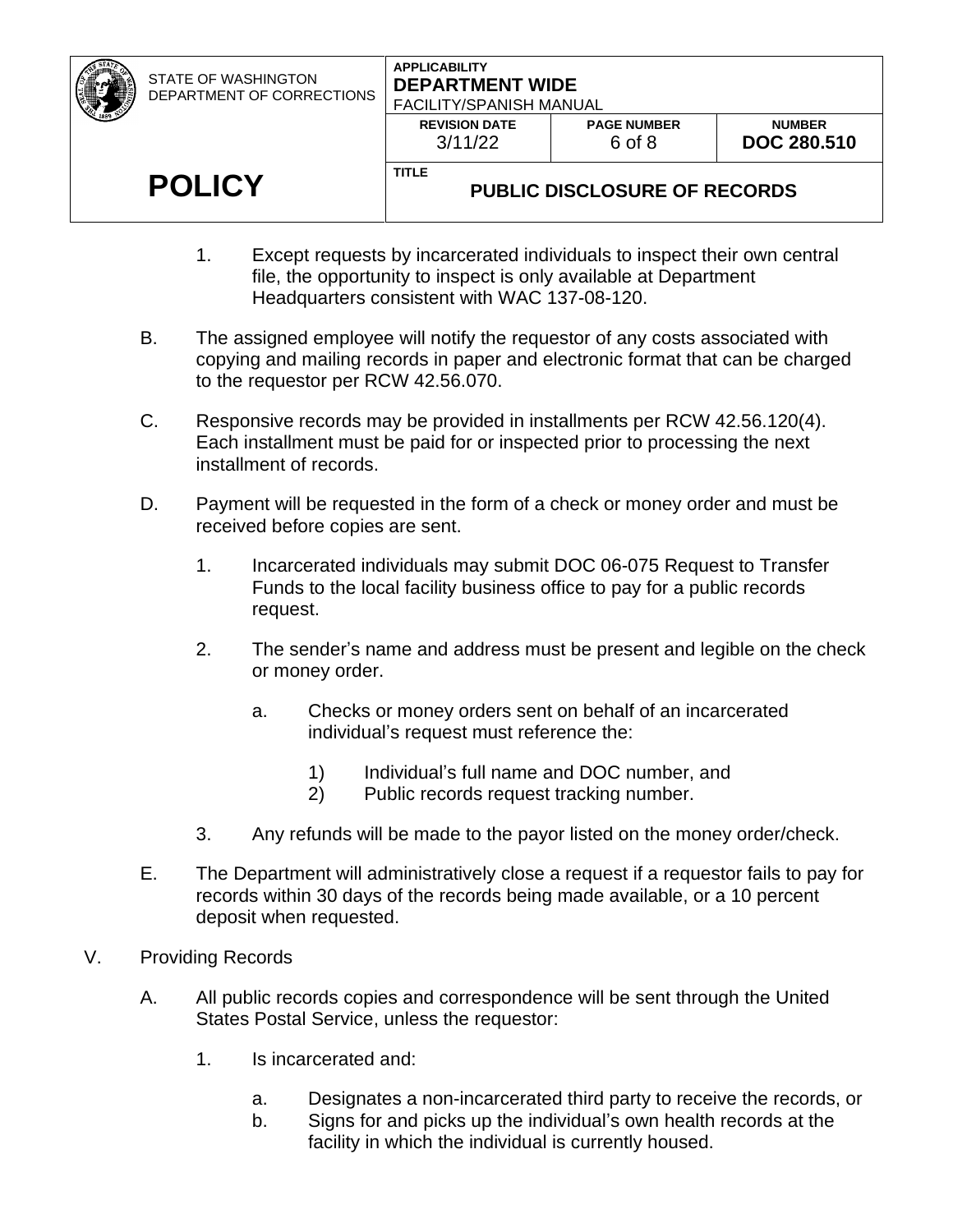| STATE OF WASHINGTON<br>DEPARTMENT OF CORRECTIONS | <b>DEPARTMENT WIDE</b><br>FACILITY/SPANISH MANUAL   |                              |                                     |
|--------------------------------------------------|-----------------------------------------------------|------------------------------|-------------------------------------|
|                                                  | <b>REVISION DATE</b><br>3/11/22                     | <b>PAGE NUMBER</b><br>7 of 8 | <b>NUMBER</b><br><b>DOC 280.510</b> |
| <b>POLICY</b>                                    | <b>TITLE</b><br><b>PUBLIC DISCLOSURE OF RECORDS</b> |                              |                                     |

- 2. Is not incarcerated and:
	- a. Copies are available and provided at the time of inspection,
	- b. Records are provided electronically, or
	- c. The requestor picks up the records in person.
- B. Responses may be provided in electronic format at the Department's discretion if electronic release is possible and prudent given available Department resources.
	- 1. If a file is too large to email to the requestor, it cannot be split into multiple documents or emails to surpass the file size limit.
- C. Multiple copies of responsive records are not provided in response to a public records request. If multiple copies are requested, it will be treated as a new public records request.
- VI. Documentation
	- A. Documentation of each public records request will be maintained per the Records Retention Schedule, and will include copies of:
		- 1. The original request and all correspondence between the requestor and anyone in the Department,
			- a. Any supporting documents indicating who was contacted and the response received.
		- 2. Records provided in their original format,
		- 3. Any records redacted or withheld, including the related denial/exemption log, and
		- 4. Any supporting documents indicating who was contacted and the response received.
- VII. Notification
	- A. Per RCW 42.56.540, the Department may notify affected persons that their name appears in, or is the subject of, a record(s) responsive to a public records request and they may seek an injunction to stop the release of some or all identified records.
		- 1. Notification will be made when required by law, contract, or the applicable Collective Bargaining Agreement.